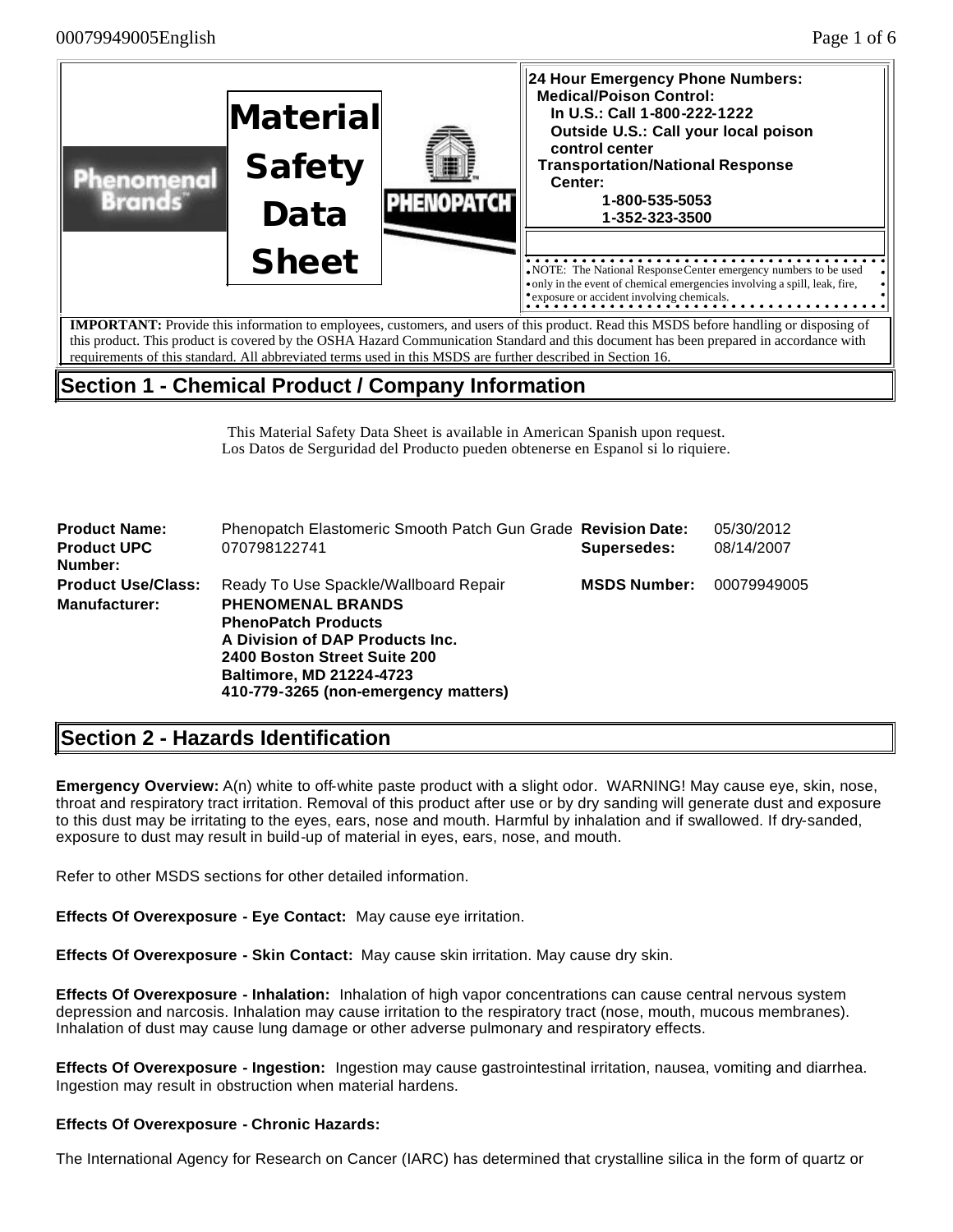### 00079949005English Page 2 of 6

cristobalite that is inhaled from occupational sources is carcinogenic to humans (Group 1- carcinogenic to humans). Refer to IARC Monograph 68, Silica, Some Silicates and Organic Fibres (published in June 1997) in conjunction with the use of these materials. The National Toxicology Program (NTP) classifies respirable crystalline silica as "known to be a human carcinogen". Refer to the 9th Report on Carcinogens (2000). The American Conference of Governmental Industrial Hygienists (ACGIH) classifies crystalline silica, quartz, as a suspected human carcinogen (Group A2). Breathing dust containing respirable crystalline silica may not cause noticeable injury or illness even though permanent lung damage may be occurring. Inhalation of dust may have the following serious chronic health effects: Excessive inhalation of respirable dust can cause pneumoconiosis, a respiratory disease, which can result in delayed, progressive, disabling and sometimes fatal lung injury. Symptoms include cough, shortness of breath, wheezing, non-specific chest illness and reduced pulmonary function. Smoking exacerbates this disease. Individuals with pneumoconiosis are predisposed to develop tuberculosis. There is some evidence that breathing respirable crystalline silica or the disease silicosis is associated with an increased incidence of significant disease endpoints such as scleroderma (an immune system disorder manifested by fibrosis of the lungs, skin and other internal organs) and kidney disease.

**Primary Route(s) Of Entry:** Skin Contact, Inhalation, Ingestion, Eye Contact

**Medical Conditions which May be Aggravated by Exposure:** If dry sanded, asthma and asthma-like conditions may worsen from prolonged or repeated exposure to dust.

#### **Carcinogenicity:**

| CAS No.    | Chemical Name       | <b>ACGIH</b>                | <b>OSHA</b> | IARC                                | <b>NTP</b>                       |
|------------|---------------------|-----------------------------|-------------|-------------------------------------|----------------------------------|
| 13463-67-7 | Titanium dioxide    | Not Listed.                 | Not Listed. | Possibly carcinogenic to<br>humans. | Not Listed.                      |
| 14808-60-7 | Silica, crystalline | Suspected human carcinogen. | Not Listed. | Carcinogenic to humans.             | Known To Be Human<br>Carcinogen. |

| Section 3 - Composition / Information On Ingredients |              |             |  |  |
|------------------------------------------------------|--------------|-------------|--|--|
| <b>Chemical Name</b>                                 | <b>CASRN</b> | $Wt\%$      |  |  |
| Limestone                                            | $1317-65-3$  | $40 - 70$   |  |  |
| Stoddard solvent                                     | 8052-41-3    | $1 - 5$     |  |  |
| Titanium dioxide                                     | 13463-67-7   | $0.5 - 1.5$ |  |  |
| Silica, crystalline                                  | 14808-60-7   | $0.1 - 1.0$ |  |  |

### **Section 4 - First Aid Measures**

**First Aid - Eye Contact:** In case of contact, immediately flush eyes with plenty of water for at least 15 minutes. Get medical attention immediately.

**First Aid - Skin Contact:** Wash off immediately with soap and plenty of water.

**First Aid - Inhalation:** If inhaled, remove to fresh air. If not breathing, give artificial respiration. If breathing is difficult, give oxygen. Get medical attention immediately.

**First Aid - Ingestion:** Call a physician or Poison Control Center immediately. Do not induce vomiting. Harmful or fatal if liquid is aspirated into the lungs. If swallowed, drink 8-10 oz. of water, get immediate medical attention.

#### **Note to Physician:** None.

**COMMENTS:** If over-exposure occurs, call your poison control center at 1-800-222-1222.

## **Section 5 - Fire Fighting Measures**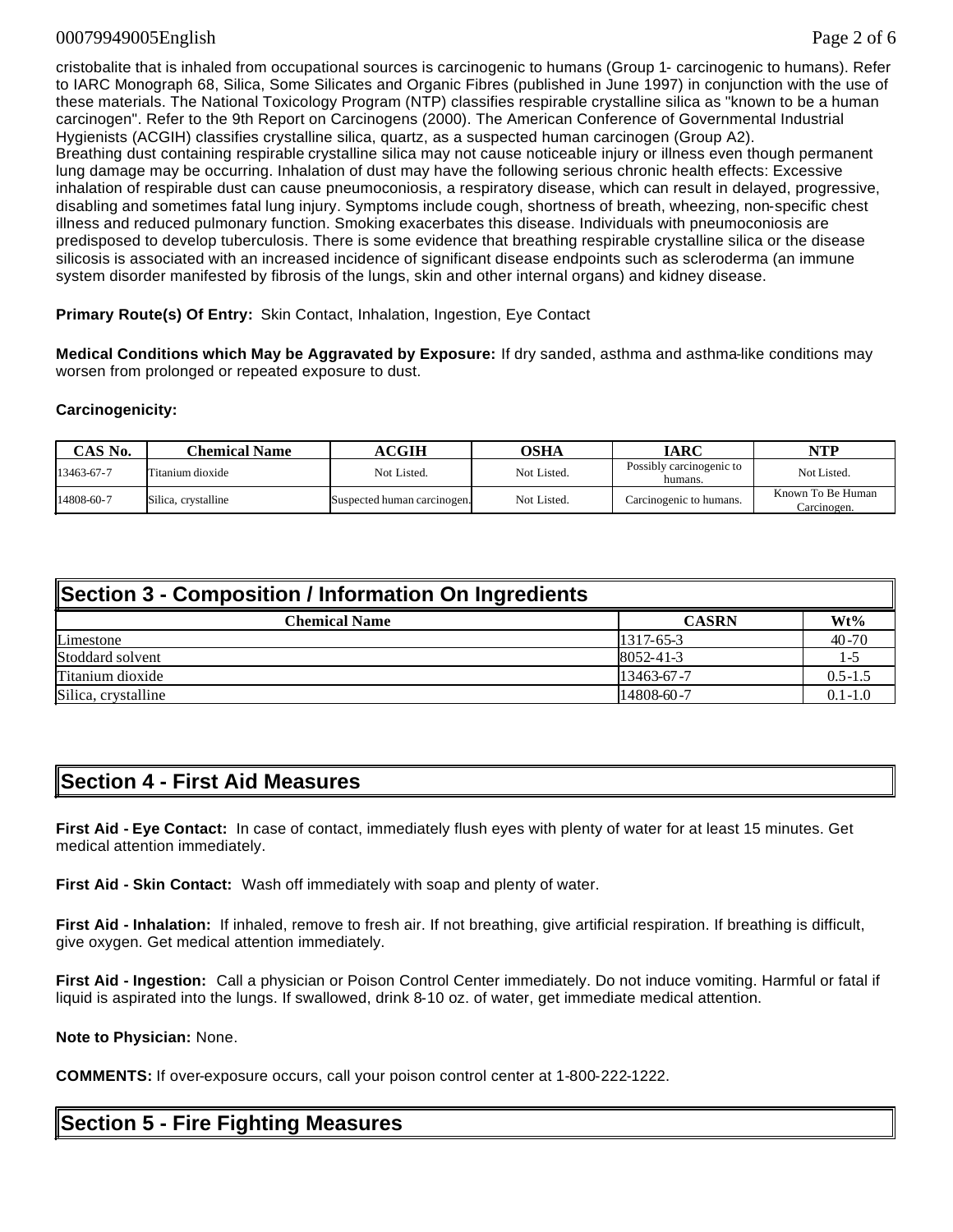**Extinguishing Media:** Carbon Dioxide, Dry Chemical, Foam, Water Fog

**Unusual Fire And Explosion Hazards:** None known.

**Special Firefighting Procedures:** Cool fire-exposed containers using water spray.

### **Section 6 - Accidental Release Measures**

**Steps To Be Taken If Material Is Released Or Spilled:** Wear proper protective equipment as specified in Section 8. Scrape up dried material and place into containers.

## **Section 7 - Handling And Storage**

**Handling:** KEEP OUT OF REACH OF CHILDREN! Avoid contact with skin and eyes. Do not breathe dust. Removal of this product after use will result in the generation of Dust. If dry-sanded, exposure to dust may result in the build-up of material in eyes, ears, nose, and mouth which may cause irritation. Avoid excessive heat and handling. Wash thoroughly after handling.

**Storage:** Avoid excessive heat and freezing. Keep tightly closed. Do not store at temperatures above 120 degrees F. Store away from caustics and oxidizers.

| Section 8 - Exposure Controls / Personal Protection |              |                  |                   |                   |                                    |                  |                  |             |
|-----------------------------------------------------|--------------|------------------|-------------------|-------------------|------------------------------------|------------------|------------------|-------------|
| <b>Chemical Name</b>                                | <b>CASRN</b> | <b>ACGIH TWA</b> | <b>ACGIH STEL</b> | <b>ACGIH CEIL</b> | <b>OSHA TWA</b>                    | <b>OSHA STEL</b> | <b>OSHA CEIL</b> | <b>Skin</b> |
| Limestone                                           | 1317-65-3    | 10 MGM3          | N.E.              | N.E.              | 5 MGM3<br>(respirable<br>fraction) | N.E.             | N.E.             | No.         |
| Stoddard solvent                                    | 8052-41-3    | 100 PPM          | N.E.              | N.E.              | 500 PPM                            | N.E.             | N.E.             | No          |
| Titanium dioxide                                    | 13463-67-7   | 10 MGM3          | N.E.              | N.E.              | 15 MGM3                            | N.E.             | N.E.             | No.         |
| Silica, crystalline                                 | 14808-60-7   | $0.025$ MGM.     | N.E.              | N.E.              | $10/(96SiO2 + 2)$<br>MGM3          | N.E.             | N.E.             | No.         |

#### **Exposure Notes:**

14808-60-7 The 2002 ACGIH Threshold Limit Values for Chemical Substances and Physical Agents lists the median Respirable Particulate Mass (RPM) point for crystalline silica at 4.0 microns in terms of the particle's aerodynamic diameter.

The TLVs for crystalline silica represent the respirable fraction.

OSHA PEL TWA for Quartz is calculated using the following formula: 10 mg/m3/(% SiO2 + 2). Both concentration and percent quartz for the application of this limit are to be determined from the fraction passing a size selector with the following characteristics.

| Aerodynamic diameter ( unit density sphere )    Percent passing selector |  |
|--------------------------------------------------------------------------|--|
|                                                                          |  |
|                                                                          |  |
|                                                                          |  |
|                                                                          |  |
|                                                                          |  |

**Precautionary Measures:** Contact lenses pose a special hazard; soft lenses may absorb and all lenses concentrate irritants.

**Engineering Controls:** Local ventilation of emission sources may be necessary to maintain ambient concentrations below recommended exposure limits. Prevent build-up of dust and vapors by opening windows and doors or use other means to ensure fresh air entry during application, drying and sanding. Wet sanding is recommended to avoid generation of dust.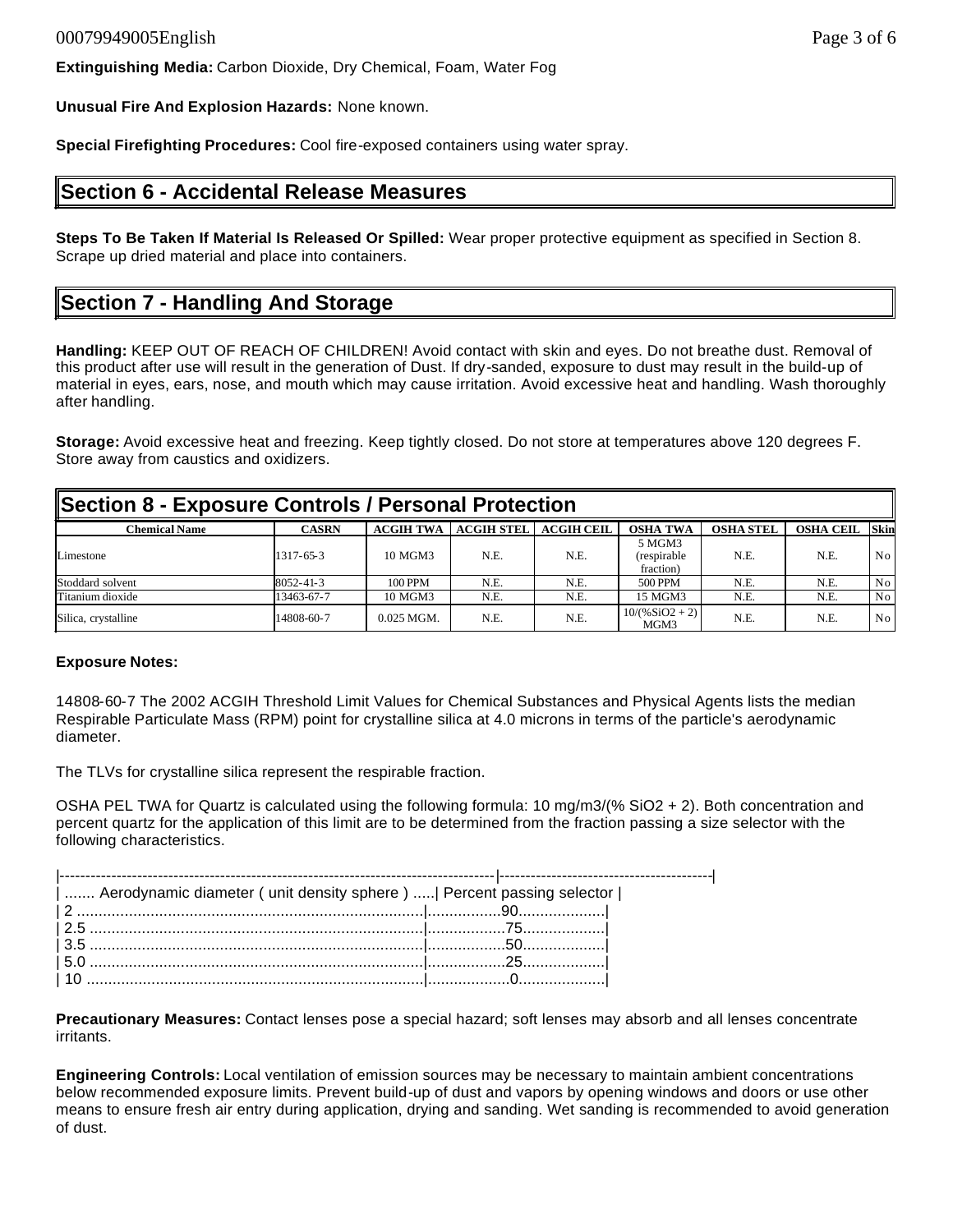### 00079949005English Page 4 of 6

**Respiratory Protection:** If concentrations exceed the exposure limits specified, use of a NIOSH-approved supplied air respirator is recommended. Where the protection factor is exceeded, use of a Self Contained Breathing Apparatus (SCBA) may be necessary. A respiratory protection program that meets the OSHA 1910.134 and ANSI Z88.2 requirements must be followed whenever workplace conditions warrant a respirator's use. Use an approved NIOSH/OSHA respirator if dry sanded.

National Institute for Occupational Safety and Health (NIOSH) has recommended that the permissible exposure limit be changed to 50 micrograms respirable free silica per cubic meter of air (0.05 mg/m3) as determined by a full shift sample up to 10-hour work shift.

**Skin Protection:** Wear gloves with repeated or prolonged use.

**Eye Protection:** Safety glasses with side-shields.

**Other protective equipment:** Not required under normal use.

**Hygienic Practices:** Remove and wash contaminated clothing before re-use.

**Important:** Listed Permissible Exposure Levels (PEL) are from the U.S. Dept. of Labor OSHA Final Rule Limits (CFR 29 1910.1000); these limits may vary between states.

**Note:** An employee's skin exposure to substances having a "YES" in the "SKIN" column in the table above shall be prevented or reduced to the extent necessary under the circumstances through the use of gloves, coveralls, goggles or other appropriate personal protective equipment, engineering controls or work practices.

### **Section 9 - Physical And Chemical Properties**

| <b>Boiling Range:</b>                    | Not Established    |
|------------------------------------------|--------------------|
| Odor:                                    | Slight             |
| Color:                                   | White to Off-White |
| <b>Solubility in H2O:</b>                | Not Established    |
| <b>Freeze Point:</b>                     | Not Established    |
| <b>Vapor Pressure:</b>                   | Not Established    |
| <b>Physical State:</b>                   | Paste              |
| Flash Point, F:                          | Greater than 200   |
| Lower Explosive Limit. %: Not Determined |                    |

**Vapor Density:** Heavier Than Air **Odor Threshold:** Not Established **Evaporation Rate:** Slower Than n-Butyl Acetate **Specific Gravity: 1.66 - 1.66 pH: Between 7.0 and 12.0 Viscosity: Not Established Flammability:** Non-Flammable **Figure 1.5 Method:** (Seta Closed Cup) **Lower Explosive Limit, %:** Not Determined **Upper Explosive Limit, %:**Not Determined

When reported, vapor pressure of this product has been calculated theoretically based on its constituent makeup and has not been determined experimentally.

(See section 16 for abbreviation legend)

### **Section 10 - Stability And Reactivity**

**Conditions To Avoid:** Excessive heat and freezing.

**Incompatibility:** Strong oxidizing agents. Strong bases.

**Hazardous Decomposition Products:** Normal decomposition products, i.e., COx, NOx.

**Hazardous Polymerization:** Hazardous polymerization will not occur under normal conditions.

**Stability:** Stable under normal conditions.

### **Section 11 - Toxicological Information**

**Product LD50:** Not Established **Product LC50:** Not Established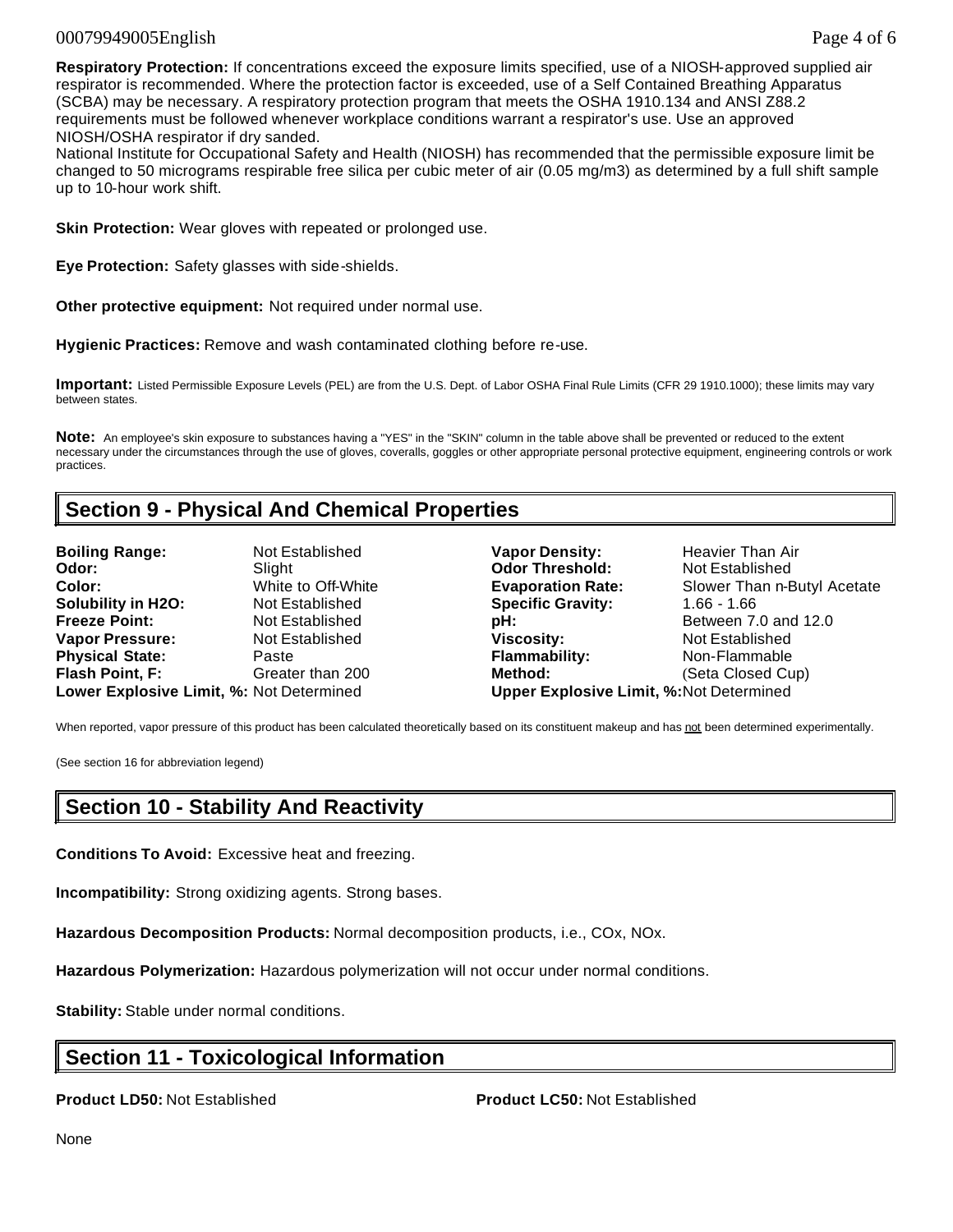**Significant Data with Possible Relevance to Humans:** None.

## **Section 12 - Ecological Information**

**Ecological Information:** Ecological injuries are not known or expected under normal use.

### **Section 13 - Disposal Information**

**Disposal Information:** Dispose of material in accordance with all federal, state and local regulations. State and Local regulations/restrictions are complex and may differ from Federal regulations. Responsibility for proper waste disposal is with the owner of the waste.

**EPA Waste Code if Discarded (40 CFR Section 261):** None.

## **Section 14 - Transportation Information**

| <b>DOT Proper Shipping</b><br>Name: | Not Regulated. | <b>Packing Group:</b>    | N.A. |
|-------------------------------------|----------------|--------------------------|------|
| <b>DOT Technical Name:</b>          | N.A.           | <b>Hazard Subclass:</b>  | N.A. |
| <b>DOT Hazard Class:</b>            | N.A.           | <b>DOT UN/NA Number:</b> | N.A. |

Note: The shipping information provided is applicable for domestic ground transport only. Different categorization may apply if shipped via other modes of transportation and/or to non-domestic destinations.

### **Section 15 - Regulatory Information**

### **CERCLA - SARA Hazard Category:**

This product has been reviewed according to the EPA 'Hazard Categories' promulgated under Sections 311 and 312 of the Superfund Amendment and Reauthorization Act of 1986 (SARA Title III) and is considered, under applicable definitions, to meet the following categories:

Immediate Health Hazard, Chronic Health Hazard

#### **SARA Section 313:**

This product contains the following substances subject to the reporting requirements of Section 313 of Title III of the Superfund Amendment and Reauthorization Act of 1986 and 40 CFR part 372:

None

#### **Toxic Substances Control Act:**

All ingredients in this product are either on TSCA inventory list, or otherwise exempt.

This product contains the following chemical substances subject to the reporting requirements of TSCA 12(B) if exported from the United States:

None

#### **New Jersey Right-to-Know:**

The following materials are non-hazardous, but are among the top five components in this product: